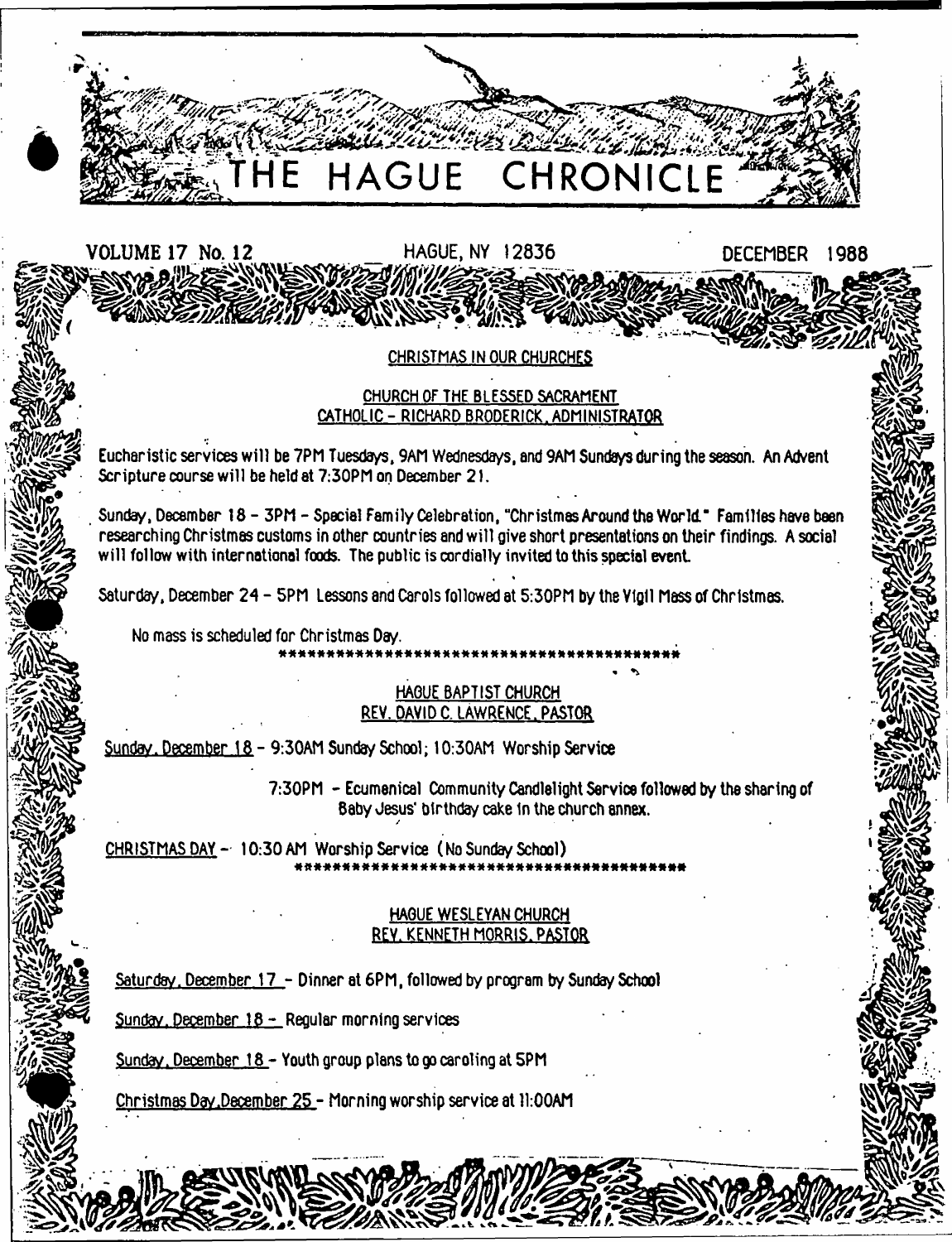#### SCHOOL BOND ISSUE IS TURNED DOWN

On November 15 Tlconderoga and Hague voters went to the polls to vote on two school bond issue proposals for some S2 million worth of repairs to the schools, including \$400,000 for the construction of an elevator in the high school building. The first proposal was defeated with 359 voters approving and 537 casting "no" ballots. Proposition No. 2 was defeated by 730 to 157. The Glens Falls Post Star stated "The large voter turnout can be attributed in part to a telephone campaign conducted by Hague residents who encouraged Hague voters to cast their ballots in the referendum. Some Town of Hague taxpayers have been complaining about what they see as an unfair tax burden for Hague residents." It was reported that over 200 Hague residents voted in this referendum, a much higher than average turnout. It showed that every vote does count and one should always exercise his right to vote.

The School Board now faces a dilemma of how to finance the repairs to the buildings, which obviously are very necessary. The Superintendent of Schools has been given the task of coming up with some future plans, which should be available shortly... DJH

# HAGUE VOLUNTEER FIRE DEPARTMENT MEETING 12/5/88

It was reported that \$ 108,353.04 has been raised so far for the new fire truck. The total cost of the truck Is \$171,000 plus \$23,999.34 for extra equipment. Three firemen, Tom Stull, Martin Fitzgerald, Sr. and Martin Fitzgerald, Jr., journeyed to Appleton, Wl last month to inspect the truck at the Pierce Pumper plant there. The truck will be delivered to the Tyler Fire Equipment Co. in Elmira, NY in mid January for special work, and should be delivered to Hague by January 31, 1989. That will be an exciting day for all of Hague!

Chief Paul Davis reported: there will be one-half to one hour class each Friday to coincide with radio and sirens; Essentials course will be given in Ticonderoga on January 9 and 10, in Chestertown on January 2 and in Lake George on January 4 - all firemen are required to take this Essentials course; there will be no drill this month.

Gerry Boyd reported: Ambulance calls - 7; 256 miles; 50 1/2 hours; 2 transports to Glens Falls; 1 standby for fire . For these calls we used 4 EMT's, 3 1st responders, 7 firemen and 3 fire police.

#### FIRE DEPT. (CONT.)

Gerry also reported that on Jan. 25 nighttime classes will begin for EMT course, sponsored by County Assoc, to be given at the Municipal Center in Lake George. On Jan. 26 daytime classes begin. It should be pointed out that this course is open to anyone who might be interested. One does not'have to be a member of the Fire Dept, to enroll. It is a twice weekly course and is very rewarding.

Gerry also reported that ambulance drivers' classes will be held on February 6 and 8 from 6-10PM.

A DEFENSIVE DRIVING COURSE WILL BE HELD ON JANUARY 14TH FROM 9AM - 4PM. THIS CLASS IS OPEN TO THE PUBLIC. The cost will be between \$26 and \$28. Call John Breitenbach, 543-6483 for more information.

The annual Christmas party for members will be held on December 17 st the E.MA in Ticonderoga.

\$ 180 was realized from the Election Day lunch.

President John Breitenbach read a letter from Ambery Butcher, director Silver Bay Association in which he enclosed a pledge from the association for \$7500 to paid over a three-year period.

The Hague Ambulance Squad has four EMT's (Emergency Medical Technicians). They are Doug Sperling, Craig LsCourse, Wendy Heritage and Gerry Boyd. These people have put in 150 hours of training and have passed tests to qualify them as EMT's.

We also have seven First Responders. This is between Advanced First Aid and EMT, leading to the EMT program. They are John Breitenbach, Carol LaPann, Reg Rand, Marilyn Prlore. Steve Priore. Diane Frasier and Sal Santaniello.

Hague can be very proud of these men and women of the Hague Volunteer Fire Department. They have given many volunteer hours to help the people in this community.

Now it is time for the community to get behind the Fire Department. The expenses have mounted each year. Insurance rates have climbed astronomically. This is the Christmas season. When you are making out your Christmas list, please don't forget to add The Hague Volunteer Fire Department. We owe them a great deal. Please send them e contribution to show that they are appreciated. DJH

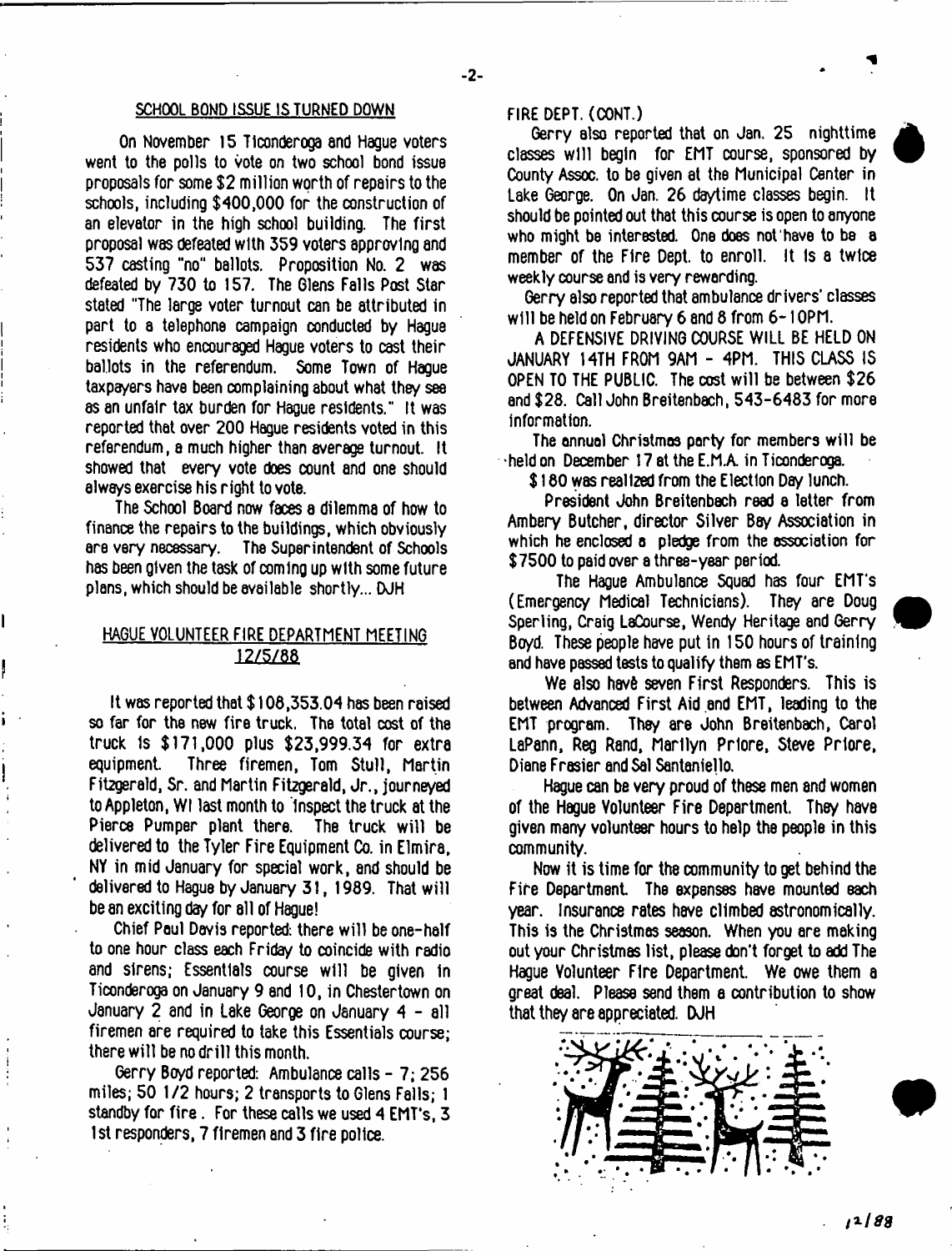### ZONING BOARD OF APPEALS 11/17/88

A letter to the Revision Committee was read in which the following two new ideas were suggested. I. Appropriate reprimand for builders who do not follow the regulations. 2. A foundation check should be made by the county before the building in question is started

At the last ZBA meeting the Mitchel Frasier variance for a deck that would encroach on road right of way was authorized with certain changes. The Frasiers have been granted a re-hearing since they disagree with the results of that decision. A public hearing w ill be held on December 15 at 7PM in the Town Hall

## PUNNING BOARD-12/1/88

No action was taken on any proposed sub-dlvlslon. Sight plan reviews were scheduled for the following proposed sub-divisions for 12/6/88.

I. Krueger's 4-lot minor sub-division of properties located on New Hague Road

2. Ray Laundree's 3-lot minor sub-division on NYSRt. 9N.

3. Clifton Frasier's minor sub-division off Hollow Road.

No response to date from the APA concerning possible wet-lends on Martin Fitzgerald's property located on the west side of NYS Rt. 9N, Sabbath Day Pi

Mr. Robert Katzman will provide Planning Administrator Costello with a copy of the Arcady Bay Estates prospectus prior to any decisions concerning the proposed 2-lot sub-division of land presently occupied by the former Arcady Bay Camp recreation hall.

The Board moved to send Mr. James Ward a tetter reviewing the conditions contained in his permit to construct the model log home and marine sales building located on NYSRt 9N.

The Board moved that the Zoning Revision Committee address the Issue of the number of feet of road frontage required for a building lot



## TOWN BOARD MEETING-12/13/88

Several people accepted the privilege of the floor before the Town Board meeting at 6:30PM. Bob Patchett received permission to send copies of a report summarizing the problems of Lake George that were<br>discussed at a combined Chamber of Comerce. Chamber of Comerce, A.L.E.R.T, and Lake George Park Commission meeting to the Town, Planning and ZBA Boards of Hague.

L. Meade mentioned the sighting of a bald eagle at Friends' Point and that she Is no longer reporting for the <u>Post Star</u> but is writing for The Times of Ti. 6. Lindquist commented on how beautiful our town looks with the Christmas display, made through the efforts of Curley Monroe. D. Henry was assured of a cleanup on the hill behind the former school.

Communications and petitions include: Letters by Supervisor Bolton on the many Hague power outages and bumps to Niagara Mohawk and the Public Service Commission, - had quick results from both groups. Reasons given for the problem include weather, falling trees and changes of current direction. Tree trimming and clearing of brush will be addressed within the next six months.

Gordon Ma/s family said "thank you" for all the town has done for his children and for him.

As of Feb. 1 there will be a price change for new cable installation, extra installations and a charge for late payment

Supervisor Bolton said \$2,000 has already been appropriated to hire the Brown River Bindery. This company wil work to halt the deterioration of the Hague town records.

At our next meeting a representation of Clough, Harbor and Associates will present recommendations that could make it less costly to close our landfill. It is also possible that these recommendations may help us keep our landfill open until the burn site Is ready for use.

Special committee on cross country ski trails states that the trails will remain the same and will provide access for fishermen.

The Revision Oommittee will be ready to present its changes to APA and the Warren County Planning Board as soon as fencing questions are answered.

Regular committees presented the following: Highway - our new sander will be delivered by the end of the year; the School Tax Oommittee informs us that the Attorney General's office cannot challenge another state department, therefore, Hague can get no help from them.

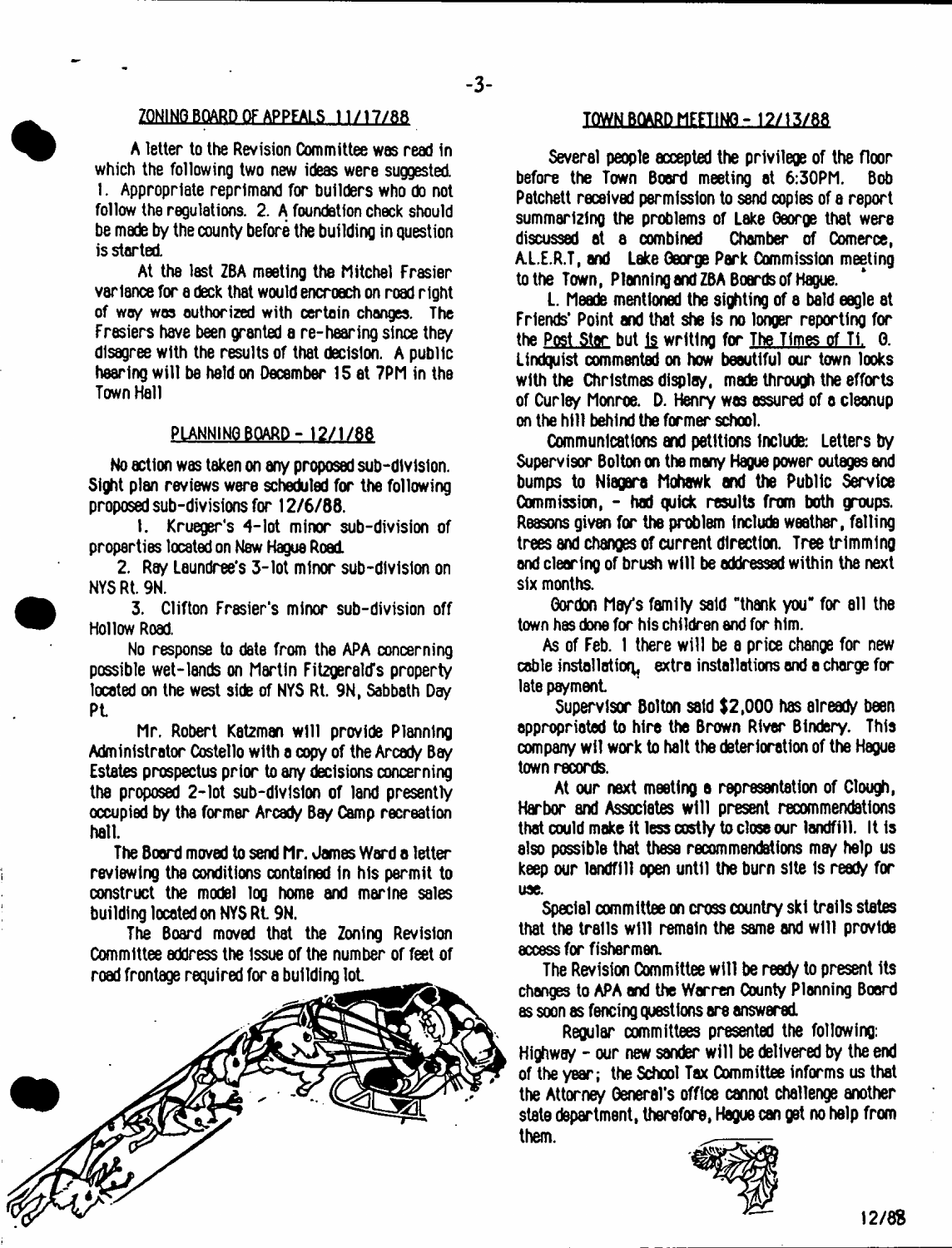Town Board (Cont. from p. 3)

The possibility of finding a law firm that stands a chance of winning against a state agency is being investigated. Lastly, a class action suit can be brought against the Department of Equalization and Assessment.

The preliminary site work for our new community centre is almost complete with water and electricity. Next will be bids for preliminary concrete work. A meeting of the committee 1s set for Monday, Dec. 19 at 7PM. This meeting is opsn to all and will bring everyone up to date.

Unfinished business includes: a request by Hague to the Ticonderoga Board of Education for 8 polling place in Hague for school elections.

Resolution passed to post the new landfill hours. Each resident will receive a letter with the new times. They will be:

- Jan 1 Mar 31 --1 2PM-5PM Open 5 days Closed Mon & Wed.
- April 1 Sep 10 --12PM-5PM Open 7 days

Sep 11 -Oct 31 -- 12PM-5PM - Open 6 days - Closed • Wed.

Nov. 1-Dec 31-- 12PM-5PM -- Open 5 days - Closed Mon. and Wed.

For the remainder of this month the landfill will be closed on Thursdays.

In new business: the office will be closed Dec. 23 through Dec. 26 . A proposal for town employees to have ten days off in 1989 was suggested  $-$  to be discussed at a future meeting.

At the Association of Towns Legislative meeting to be. held soon , the following matters will be reviewed: Solid waste; per capita revenue sharing; municipal ethics act (at the recent Assoc. of Towns meeting in Warrren County, a decision was made to oppose this act. When the state mandates something it should provide money); repeal of the Wickes Law. (In spending government grants, union membership must be used); centralized polling plsces.

A resolution was passed giving up the town's right to water access on The Beachside property. It has been bought by the Addison Corp.

A motion was passed accepting Bill Hogle's bid for a Senior citicen bus to Glens Falls, beginning Jan. 1, 1989.

There will be a Dec. 28 meeting at 6:30 PM to close the books for 1988...... GL



# NEW HEART ATTACK DRUG AVAILABLE AT LOCAL **HOSPITAL**

1

When a patient in the Ticonderoga area experiences chest, arm, or jaw discomfort that he thinks may be related to coronary disease (I.e. angina or a possible heart attack), it is now very important that they promptly get to the emergency room; they may very well be a candidate for thrombolysis, which is the total dissolving of the clot that has caused the heart attack, and thus the prevention of the damage to the muscle which is the cause of most deaths and later disability from heart attacks.

Streptokinase, which has been approved by the FDA for a few years now for this purpose, has now been approved for use at Moses-Ludington Hospital. Dr. Mike Beehner, Chairman of the Department of Medicine, has arranged a  $number of in–serving the drug's use.$ Capeless of the Dept, of Cariology from the Medical Center Hospital of VT and Dr. Arthur Levy from the same institution have given formal conferences.

The drug is only used if the patient arrives within four hours of the onset of the severe chest pain. There are some patients who willo not be able to receive the drug, such as those who have had a recent bleeding ulcer, a pag^^ stroke, or very recent surgery. The doctors on  $t \bar{t}$ medical staff who currently have privileges in caring for acute myocardial infarction will be able to supervise this drug in conjunction with telephone consultation with the cardiologist from either Glens Falls or Burlington. After the clot 1s Initially dissolved with Streptokinase, it is necessary to continue another anticoagulant drug called Heparin, and, in most instances, after a few days of stabilization, the patient is transferred to an institution such as Burlington or Albany for the purpose of coronary catheterization to determine where the blockage is where the clot had lodged. At that time a decision can be made whether a balloon angioplasty (stretching apart breaking up of the narrowed "plaque") or possibly a bypass surgery is necessary to help insure good blood supply to the heart and to help prevent a future heart attack.

In introducing the drug, Dr. Beehner stated: "We are all quite excited about the possibilities that Streptokinase offers for our patients. For many years the emphasis was on giving various drugs to slow the heart, lower the blood pressure, end decrease the work of the heart in order to minimize the damage. Now it is actually possible to dissolve the clot and prevent the damage in the first placg which cripples so many patients for the rest of their 1 and kills a great many also. We are confident that using the strict guidelines that we have that we will be able to help a great many heart attack victims in the Ticonderoga area in a way that we have never been able to offer in the past. 12/88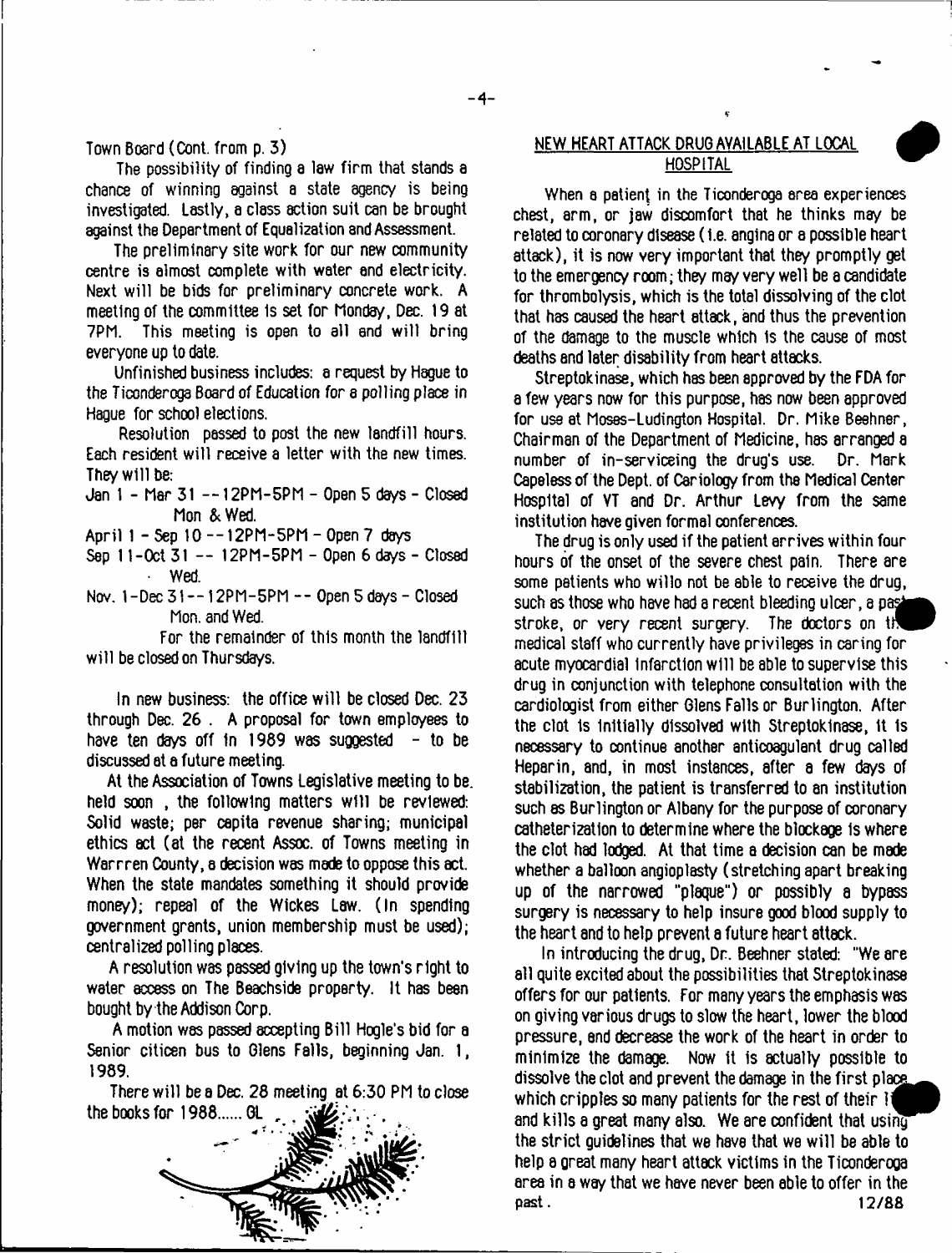# AT CHRISTMAS. FAMILY HAS TWICE THE TRADITION

That is the headline in a special supplement to the Thanksgiving edition of the Glens Falls Post Star written by 6lnger Kuenzel, daughter of Dottie and the late Jack Henry. She "grew up" in Hague during several of her school years and has been a perennial summer resident alt her life.. While backpacking through Europe after college and a short career In Washington, D.C., she met, then married a young German, Andreas Kuenzel, and now lives with her family Including two sons, Stefan and Toby, In a Munich suburb.

It Is about the double tradition of Christmas that Ginger writes. For those Hague Chronicle readers who do not see the Post Star we excerpt several passages from this sprightly and Informative essay:

'Our two boys, having been raised in Germany by a very American motherfespecielly where tradition is concerned) and a German father, have had the opportunity to observe first-hand the traditions of both countries." (Near the end of November they ask which way they wilt celebrate this year and they usually take a vote.)

...'solemn is the word that comes to most German minds when asked about the Christmas season. Christmas is not a time for bright colored lights and songs about mommy kissing Santa Claus. It Is a time for candles and traditional Christmas muslc...The biggest exception to this rule occurs on Dec. 6, St. Nikolaus Day....on this day Nikolaus appears with sack of apples, nuts, tangerines and other treats for all the good little boys and girls.

.... "During the Christmas season, Christkindlmarkts (Christmas markets) can be found in ell the larger towns and cities throughout the German region of Bavaria. The numerous stands at these markets offer Christmas decorations and ornaments of every size, shape and material in addition to gift items and toys. Since the markets are always out of doors, the stands selling steaming red wine or children's punch, hot sugar-coated almonds, Lekuchen spice cookies and warm sausages are always a welcome oasfs during a cold December shopping spree.

...."Christmas day here in Germany is actually celebrated on Christmas Eve. That is when the tree is brought inside and That is when the tree is brought inside and decorated and presents are exchanged. The children are sent to the kitchen or to their rooms for several hours during the afternoon to wait for the CHristkind, or Christ Child. During that time, the father brings the tree inside; decorates it and places all the presents underneath.

...."Most families still use real candles on the tree. Although the atmosphere created by a tree full of burning candles on a late December afternoon is something everyone should experience at least once, that once was enough for me. My nerves have now forced me to return to the traditional American string of electric lights that can be left on even when one goes out of the room for a few minutes.

..."When the candles are all burning, the Christkind rings a small bell and then disappears. This is the signal for the children to come Into the room. For them, the tree as well as the presents are all brought by the Christkind.

Ginger concludes her essay by slating that "after all, tradition is no more than what has always been done. And what has been done in our family ever since we've lived here is to talk about and try to appreciate the heritage and sentiments of both cultures.

...."So when the discussion starts again this year whether to celebrate Christmas In the American or the German way, the answer will be clear. Christmas is within us and well celebrate it In the only way we know how—with all the feelings and memories weVe stored up from Christmases past."

#### ASSEMBLYMAN KEIL1HER REPORTS

"On Sept. 13,1 stood on the shores of Lake George and called on the Lake George Park Commmission to Immediately declare a moratorium on all new commercial construction within the lake's basin. Oln Nov. 8, the Park Commission voted unanimously to declare such a moratorium for a period of one year, or until their new sewage and surface run-off regulations are in place. I applaud the Park Commission, local officials and concerned area residents who recognized the tremendous need for the moratorium and acted promptly and decisively.

..."For years now we have known the lady Is sick. Without this moratorium and the new regulations, she will become terminally ill within a very short time. Had we continued on our former course experts gave her less than 10 years.

'Some consideration had recently been given to imposing a moratorium only around the shoreline area of the lake. Such an idea is environmentally worthless. You don't have to be an environmental engineer to realize that whatever happens anywhere in the basin, drains into the lake. Just stand on the shore and Imagine large developments scarring the hillsides. That's what a shoreline moratorium would do. It would create a huge demand for development a little further back from the lake.

..."I want to thank the tremendous number of folks who supported my call for an Immediate bssln-wlde moratorium. By going through the traditional regulatory process, we would have allowed developers to get their permits In plenty of time to have made a moratorium useless. The fact Is that more building permits had been Issued recently than ever berore.

"Our Idea of saving Lake George cannot be to declare a moratorium, then turn our backs on the serious problems that remain. If that were the case, then I'm afraid we'd have to start lining up now to kiss that beautiful lake goodbye.

"We must continue our efforts to build a sewer system in the southern basin and to put a halt to sewage leaking from old and faulty septic systems. We need legislation to force the state to live by the new regulations and to put a stop to run-ofT from the Northway, the construction at the Million Dollar Beach, the repaving of Canada St. In the Village of Lake George and other state projects.

Test assured that I will continue to work with the Park Commission, local officials and concerned residents to restore Lake George to Its well-deserved honor as the Queen of American lakes."

*QBtmsmmsBmsasmmmm mmw&mmmBwmfflBmmm vmms.*

 $\mathbf{r}$ 

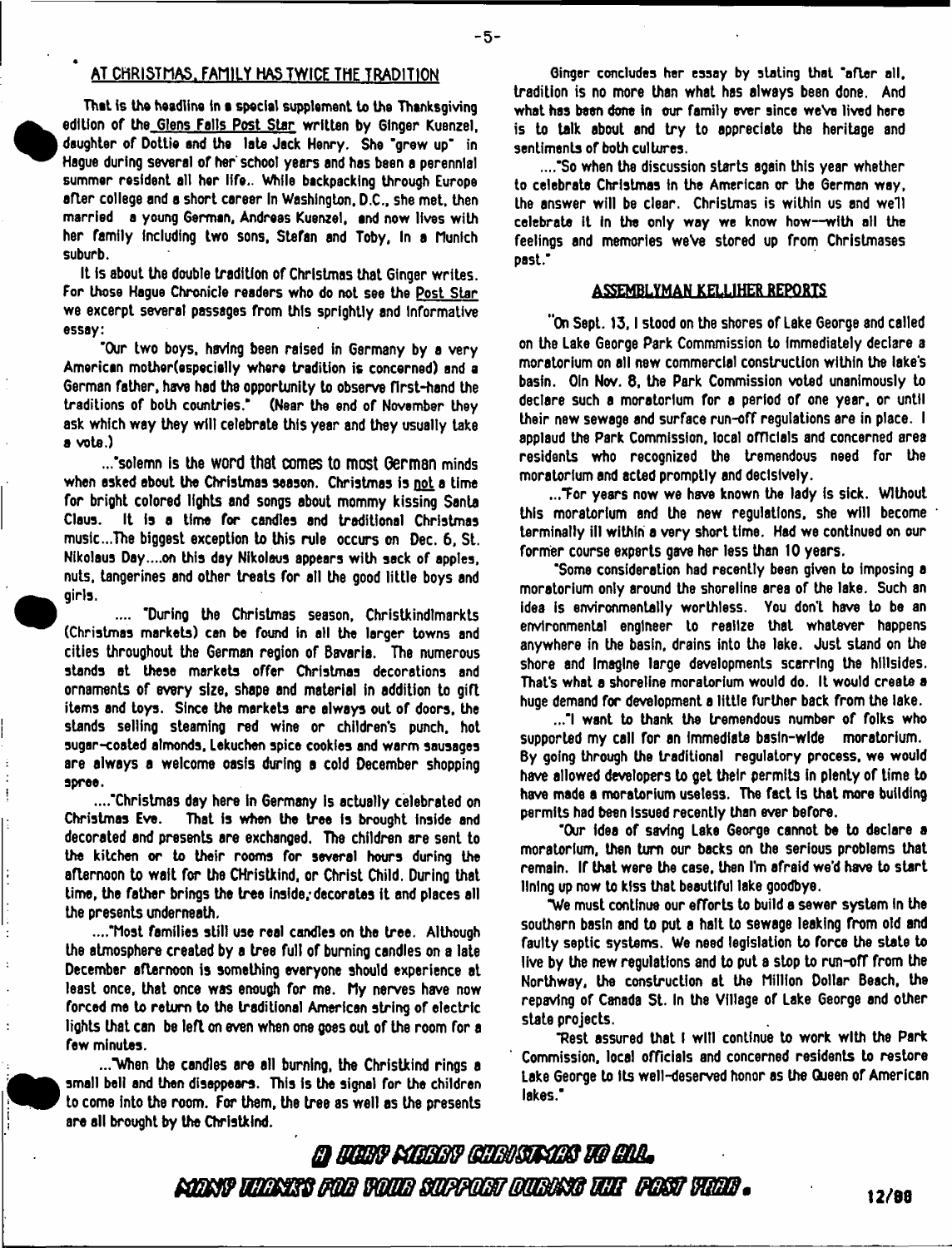#### HAGUE MEMORY TREE

The Christmas tree in the Town Hall is aglow with lights, which have been lit in memory of those who are no longer with us. As of December 12 the following have been remembered:

Jamie Achey, Merle Anderson, William Andrus, Andrew Barnaby Sr., Meirlda Barnaby, Betty H. Barrett, Tom Beadneil, James Belden, Esther Belden, Maud Belden, Tobin Belknap, M. C. Beste, Steven Bevins, Pauline Bolton, RJ. Bolton, Marne Bolton, George Boyd, Jody Braisled, James Braisted, Helen Braisted, Bruce W. Carney, Lillian K. Carney. Harold Carpenter, Zella Carpenter, George Carter, Roland Carter, Ruth Carter, Mary Castaglfo, Morgan Chester. Joanne Cole, John M. Costello, Lucille Costello, "Bozo\* Costello, Irene Coveney, Edward H. Crabbs, Elisabeth Craig, Ralph Craig, Frank Crossman, Frances Crossman. Harry DeBuys, Emerson Decker, Mary J. Decker, Gene Denno, Marion Denno, Ginger Denno, Leslie Denno, Joe Denno, Archie Denno, Sr., Sarah Denno, Edward Dunklee, Mabel Dunklee, Dayton Dunklee, Westill Densmore, Louise Densmore, Sam Eannace, Mildred Eddy, Robert 6. Field, Fred Fish, Helena Fish. Myra L. Fish, Irving Fitzgerald, Charlie Foote, Mary Foote, Dorothy K. Foote, Mary Frasier, Betty Frasier, Fred Frasier, Samuel R. Frasier, Richard S. Frasier, Alice Frasier, Lee Frasier, Veril Frasier, Dale Frasier, Vernie Frasier, Donald Frasier, Donna Lyn Frasier, Audie A. Frasier, Stanley Frasier. Theresa M. Gautreau, Thomas Girard, Samuel Gordon, Bethany Granwhr, John T. Henry, Helen E. Hudak, Gerald Hutchinson, Adelaide Igoa, Frank Igoe, Ethel Jackson, Wilbur Jordon. Gloria Karmazin, Robert Keegan, Ruth Kiligas, Cyrus LaPoinle, Marge Laundree, Henry Leach, Sr.. Myrtle Leach, Richard M. Leonard, Otto Lunstras, Gino Maranghi, Ada May, Harry May, Frank May, Kellie May, Bill May, Laura May, George May, Mabel Den May. Gordon May, Elaine McKee. Robert S. Meade, Ludolf J. Megow, Avedis Miranian, Betty Monroe, Eva Monroe. Byron Monroe, Ada L. Ostrander, Nelson Patchett, Mary Peria, Charles Perla, Anna Peria, Kingsley Peria, Gertrude Persons, Claude C. Peters, Mary E. Peters, Kenny Porter, Ruth Rand, Reginald Rand, Thelma Rand. Harry Rand, Frank Rives, Mildred B. Ross, Julia B. Ross, Wilford C. Ross, Gerard Santaniello, George Savage, James Schaeffer, Alice Scheuerma, William Scheuerma, Scott Scuderi, Marion Shattuck, Forrest Shattuck, Frederick Spreeman, Marshall Stark, Robert Q. Stockholm, Bill Sullivan, Fluella Sullivan. Clarence Swinyer. Doll L. Swinyer, J. R. Sullivan, Jack Tinker, Delores Ward, Sharon Waters, Alice Watts, Ethel M. Watts, Burton West. Bessie West, Val H. Wilson, Lillian Yaw.

*There is no greater gift than to give of yourself That's what the true spirit of Christinas is all about.*

## WILLY C'S NOV/DEC WEATHER NOTES

As we closed out last month's weather episode we were preparing for thunderstorms and continued rapid weather changes. The weather changes came, but no thunderstorms. November settled down to being November. More cloudy days, but punctuated with bright brilliant days to remind us all that the sun had not forsaken us. Temperatures declined<br>through the month. Our daytime highs never Our daytime highs never exceeded lest month's report, however we did manage to push into new frontiers as far as nighttime lows were concerned. Our Oct. Mt. Top low for the month was 10® on the 25th, lakeside 252 was the low for that reporting station. Winds did not exceed the Nov. 1 reading of 44 1/2 MPH. On one of those bright brilliant days with the air temperature at 35e, your weather observer was startled to look out and spot a water skier in only a partial wet suit having a fine old time In some quiet water he had found. He persisted for what I thought to be an admirable length of time. His skill level was obviously high yet he persisted in challenging his limit which often immersed him in the relatively warmer waters of the lake. Perhaps that is why he kept challenging his skiing limits. In any event, it was an interesting performance. Rainfall for the month totaled 4.655 inches, which brought the lake back up to a more respectable level for this time of year, particularly if you are concerned about water intake pipes. Prior to that the lake level had gotten down to Jan/Feb levels. Finally, in Nov. we lost another 54 minutes of daylight for the month.

And so December has arrived. No snow of any consequence. Just colder temperatures make up the weather news. Our Mt. Top observatory is again kept fully occupied with our weather action. A nice even zero degrees on the 5th and a -22 today, Dec. 10th with 11 lakeside, the low so far this year. We have had some cold nights this month and with what is forecast for the next few days, coupled with no snow we should be driving the frost well into the ground. At 11:1 SAM today, the water temperature at the two foot level is 45, the air temperature 12e. A 15-20 MPH breeze from the north northeast is rolling up great clouds of water vapor which cling as hoarfrost to every needle and twit as these particles of vapor come ashore at any downwind site. Today and the next few days should see great losses in thermal heat from



i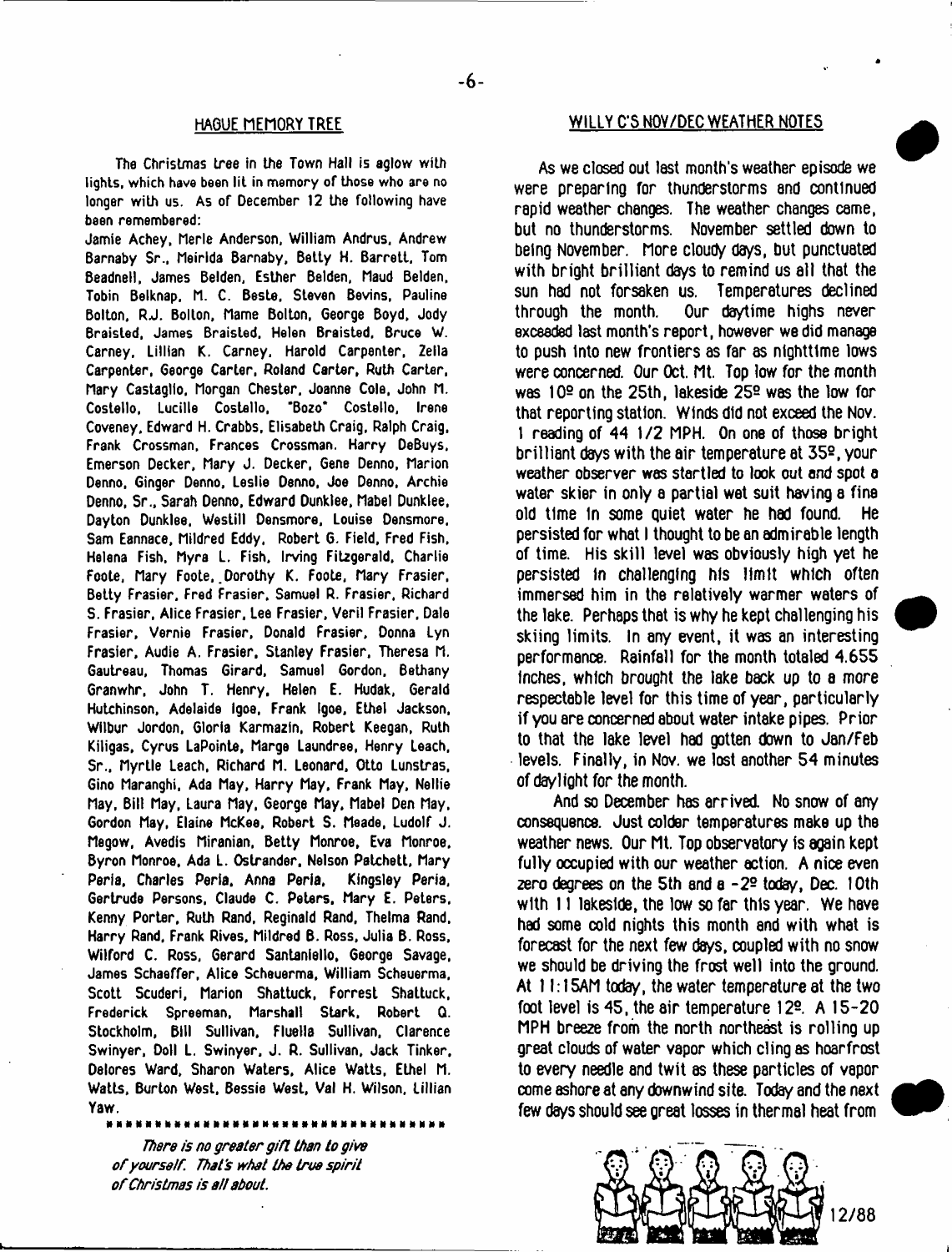Weather Notes (Cont. from page 6)

**%**

the lake. The days are nearing their minimum daylight hours. Sunsets have already reached their earliest times and will be rebounding starting the 16th. Sunrises don't arrive at their latest hour until the 29th and then do not rebound until Jan. 9th, when we will be once again gaining on both ends of the day.

Finally we come to the end of another year. Yes, a mature great Bald Eagle has been spotted and we hope ha remains, as in years past, until tha lake freezes over. We hope he will again journey safely to his winter home, so the process mey repeat itself. What a marvelous omen of hope he is. To you and all your loved ones, we wish you a Joyous holiday season and a new year filled with good health and the realization of all your most cherished dreams.

#### SOUNDINGS

BORN - A girl, Sarah Louise, to Lisa (Leonard) and Richard Timm on October 3 tn Rochester, MN. Proud grandmother is Mrs. Richard Leonard, Friends Point.

BORN - A boy, James Hudson, to Martha and Mark Smith on October 13 in Lake Wales, FL. Proud grandparents are Ann and Henry Geils. Terrace Road. Silver Bay,

MARRIED - Bruce E. McKeeman, son of Mr. & Mrs. Keith McKeeman, Tucson, AZ, formerly of Silver Bay, to Judy Stannep on September 4, 1988 in San Clemente, CA.

DIED - Robert L. Wotton, Hague and Burlington, VT. on November 14 in Burlington. He is survived by his wife, Harriet, Burlington, a son, Robert D., Hague and Seminole, FL, four granddaughters and two great grandsons.

DIED - Delores Ward, 56, Rt 9, Hague, on November 15 at Moses Ludington Hospital. Sha is survived by her father, her husband, James N. Ward, Hague, three daughters, two stepsons, two stepdaughters, a brother and a sister and 13 grandchildren.

WILLIAM H. DeGRAFF, son of Mr. & Mrs. Ervin DeGraff, Hague, has been named vice president, publishing, for Atlantic Cable Television Publishing



#### TICONDEROGA H.S. HONOR ROLL - 2ND MARKING PERIOD

The following students from Hague have been listed on the 2nd Marking Period Honor Roll:

1st Honors: Tony DeFranco, Carolyn Dykstra, Tieah Gautreau, Jason Plass

2nd Honors: Peter Belden, Richard Cobb, Kimberly Porter.

## CHILDREN'S ARTWORK

An exhibit featuring the drawings of fifth graders from Ticonderoga Elementary School will be held by the Lake George Court House, Canada St in Lake George Village. This art show will run from November 1 to January 15. The theme Is "Our Storybook Friends."

The featured students' work Is highly individualized conceptions of the still life. Just as no children are the same no two artworks are identical. This is an insightful show which reveals personality differences and shows the vast amounts of active knowledge stored in the minds of children. Their drawings are beautifully executed and reveal the world of the child and all its complexity.

In Art the child 1s provided the opportunity for the release of emotion and the opportunity to use their emotions constructively. It is a great show. Be sure to see it.

# " DID **YOU KNOW?**

" Napoleon appointed a Madame Blanchard as his Chief Air Minister of ballooning In 1804." Nancy Tier of Silver Bay sent us an interesting bit on the International Women's Air and Space Musaum. Nancy, as Is well known to all Silver Bay, pilots her own plane.

The museum opened in March 1986 In Centerville, a suburb of Dayton, Ohio.

Another little known fact - the Wright Brothers' sister, although not a pilot herself, encouraged end supported her brothers. There Is a special Katherine Wright exhibit at the museum.

Sally Ride was the first American woman to fly In space. Her flight is documented at the museum in Centerville.

Anyone in that part of Ohio could visit at 26 North Main St. Free admission. Public hours Saturday 10AM-4PM. Tours by request



*\ M 8*